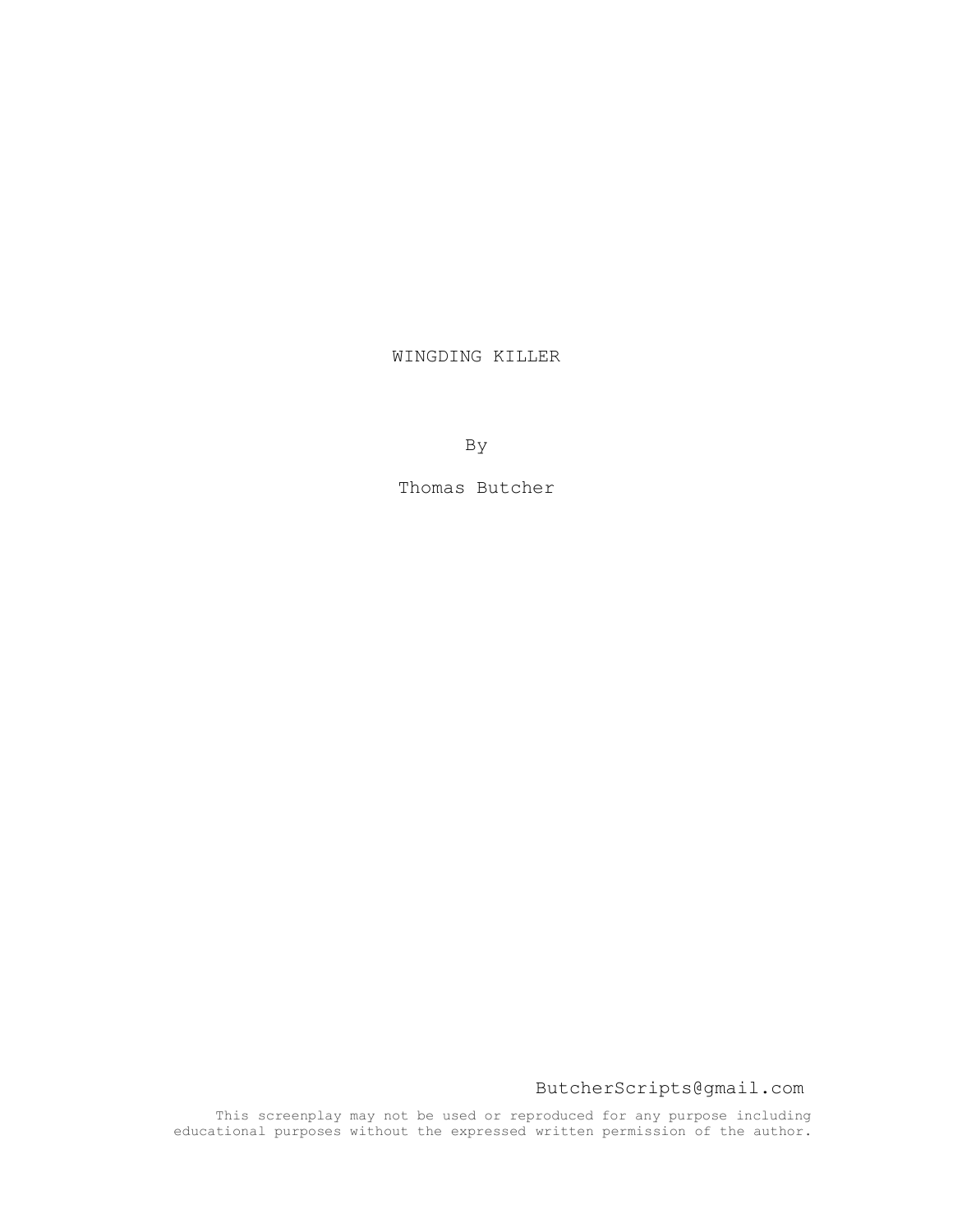INT. STUDY – DAY

DETECTIVE SLATER (58), wearing a white button-down shirt, khaki pants, and suspenders, stares at a cork board under a dim light. It is filled with images of a crime scene and newspaper clippings. String is strewn across the board. In the middle is a piece of paper with a bunch of handwritten wingdings on it.

> **SLATER** Tomorrow is the day I retire, and yet after 25 long hard years, I still have gotten nowhere on this.

He puts a finger on the wingdings and stares hard.

SLATER (CONT'D) What does it mean?

He closes his eyes to think.

KIMMY (O.S.) What's wrong grandpa?

Slater opens his eyes and turns to see his granddaughter KIMMY (10), dressed in a purple shirt and blue jeans.

### SLATER

Oh sweetheart, you shouldn't be in here.

## KIMMY

Why not?

Slater gets down on his knee to talk to her.

#### SLATER

There's some stuff in here you shouldn't have to see. Why don't you go wait in the living room and I'll start making us supper?

Kimmy looks around Slater at the board.

KIMMY Who's Emily?

Slater's face turns serious.

SLATER What did you say?